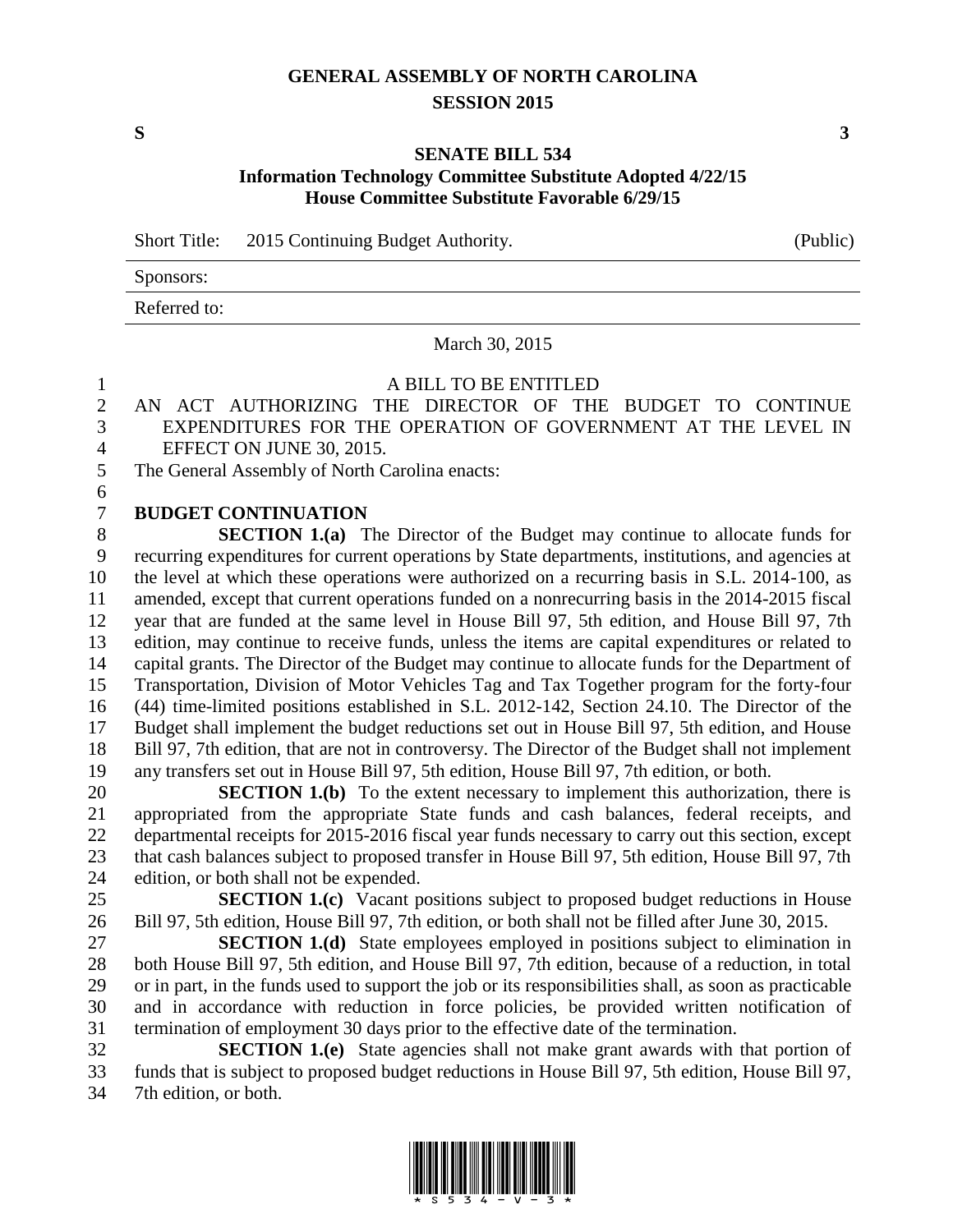**SECTION 1.(f)** Except as otherwise provided by this act, the limitations and directions for the 2014-2015 fiscal year in S.L. 2013-360, as amended, and in S.L. 2014-100, as amended, that applied to appropriations to particular agencies or for particular purposes apply to the funds appropriated and authorized for expenditure under this section.

 **SECTION 1.(g)** Funds that would not otherwise revert that were appropriated on a nonrecurring basis in prior fiscal years shall remain available for expenditure in the 2015-2016 fiscal year. 

## **EMPLOYEE SALARIES**

 **SECTION 2.(a)** The salary schedules and specific salaries established for the 2014-2015 fiscal year by or under S.L. 2014-100 and in effect on June 30, 2015, for offices and positions shall remain in effect until the effective date of the Current Operations and Capital Improvements Appropriations Act of 2015.

 **SECTION 2.(b)** State employees subject to G.S. 7A-102(c), 7A-171.1, or 20-187.3 shall not move up on salary schedules or receive automatic increases, including automatic step increases, until authorized by the General Assembly.

 **SECTION 2.(c)** State employees, including those exempt from the classification and compensation rules established by the State Human Resources Commission, shall not receive any automatic step increases, annual, performance, merit, bonuses, or other increments until authorized by the General Assembly.

 **SECTION 2.(d)** Public school employees paid on the teacher salary schedule or school-based administrator salary schedule and other employees shall not move up on salary schedules or receive automatic step increases, annual, performance, merit, or other increments until authorized by the General Assembly, except that effective July 1, 2015, (i) the monthly salary on the "A" salary schedule that corresponds to zero to four years of experience shall be three thousand five hundred dollars (\$3,500) rather than three thousand three hundred dollars (\$3,300), (ii) a teacher who received a bonus under section 9.1(e) of S.L. 2014-100 shall not be paid less pursuant to this section than the teacher was paid in salary and bonus for the 2014-2015 school year, and (iii) a school administrator who received a bonus under section 9.11(i) of S.L. 2014-100 shall not be paid less pursuant to this section than the school administrator was paid in salary and bonus for the 2014-2015 school year.

# **SALARY-RELATED CONTRIBUTIONS**

 **SECTION 3.(a)** The State's employer contribution rates budgeted for retirement and related benefits for the 2015-2016 fiscal year shall be as provided for in Section 35.15 of S.L. 2013-360 and Section 35.13 of S.L. 2014-100.

 **SECTION 3.(b)** The State's employer contribution rates established by this section are effective until the Current Operations and Capital Improvements Appropriations Act of 2015 becomes law and are subject to revision in that act. If the Current Operations and Capital Improvements Appropriations Act of 2015 modifies these rates, the Director of the Budget shall further modify the rates set in that act for the remainder of the 2015-2016 fiscal year so as to compensate for the different amount contributed between July 1, 2015, and the date the Current Operations and Capital Improvements Appropriations Act of 2015 becomes law so that the effective rates for the entire year reflect the rates set in the Current Operations and Capital Improvements Appropriations Act of 2015.

## **FUNDS SHALL NOT REVERT**

 **SECTION 4.(a)** If the provisions of either House Bill 97, 5th edition, House Bill 97, 7th edition, or both direct that funds shall not revert, the funds shall not revert on June 30, 2015. Unless these funds are encumbered on or before June 30, 2015, these funds shall not be expended after June 30, 2015, except as provided by a law enacted after June 30, 2015.